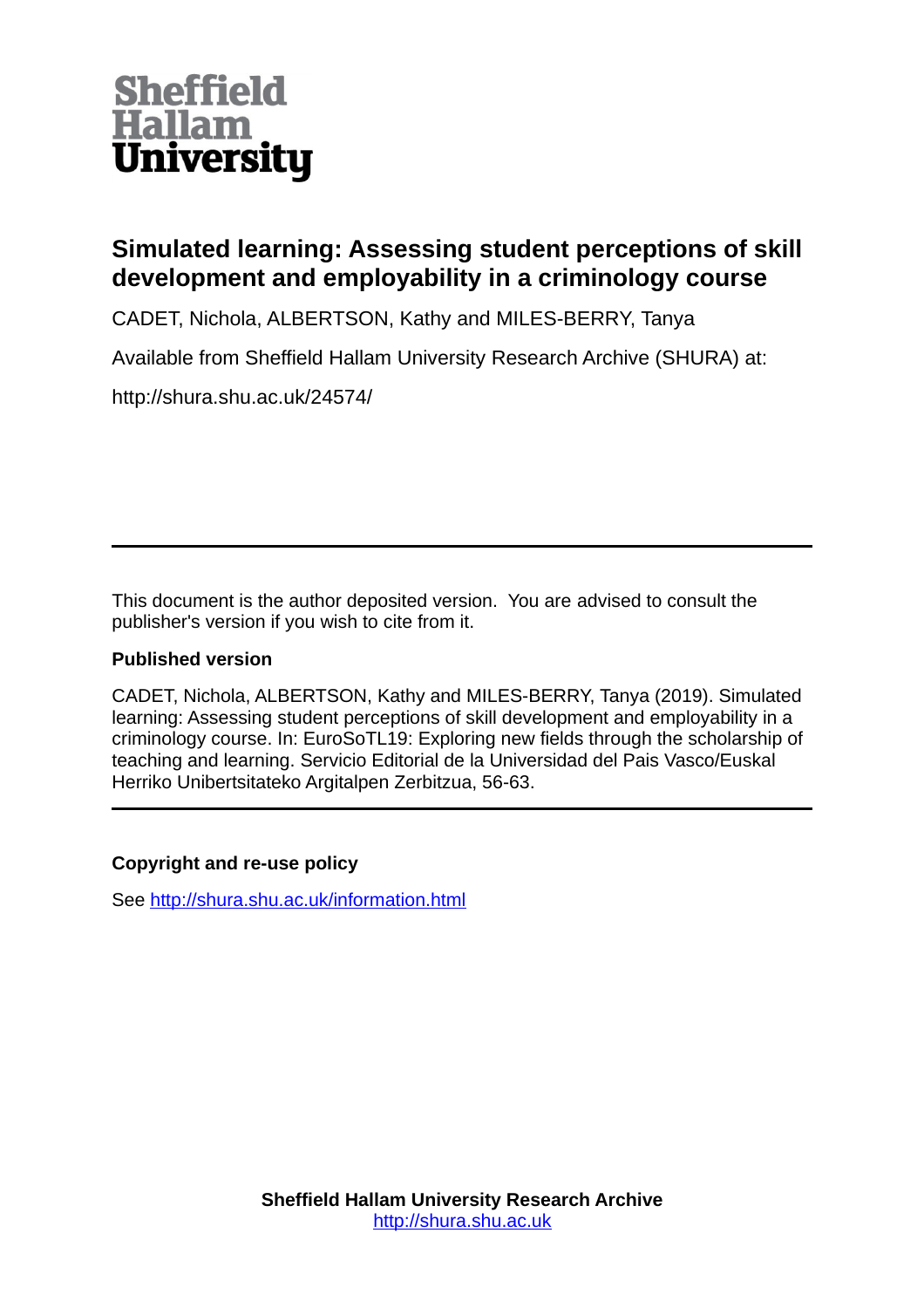# Simulated Learning: Assessing Student Perceptions of Skill Development and Employability in a Criminology Course

N. Cadet, K. Albertson and T. Miles-Berry, *Sheffield Hallam University.*

#### **ABSTRACT**

**Internationally, there is an increasing focus on enhancing student employability as an outcome of successful university study (Pavlin and Svetlik 2014). While definitions of employability remain contested, the marketisation of universities in the UK and globally, (Wilton, 2014) has proliferated managerial approaches and metrics to assess student outcomes. The emergent Teaching Excellence Framework in the UK (Office for Students, 2018) intends to include graduate 'employment' within their metrics to assess teaching excellence. Thus, universities have implemented a range of approaches to developing the employability of their students, whether curricular, extra-curricular, or co-curricular.** 

**This paper will outline a rationale for developing a simulation module for criminology undergraduate students, along with a description of how the module was operationalised adopting experiential learning approaches and utilising models of reflection (Schon, 1983, Gibbs, 1988). The module was developed in partnership with practitioners, and adopted six active learning techniques to deliver student centred learning (O'Neill and McMahon 2005):**

**outside speakers - visiting criminal justice professionals; criminal justice agency student visits; the provision of a reflective student work book; service learning in the form of opportunities for student placements; assessments designed to facilitate student reflection on their own career pathways, and an imaginary case study approach framework for the teaching delivery.**

**Using summative assessments as a data set, a thematic analysis highlighted from students' own perspective, how their employability and skills have been developed as a consequence of undertaking the module. These include articulating transferable skills (Monks et al, 2009, Pollard et al 2015; Jackson 2016), personal growth through developing empathy and compassion and the identification of new opportunities. Finally, pragmatic recommendations are made for others contemplating developing similar learning opportunities.**

#### **1 INTRODUCTION**

In the UK, as internationally (Pavlin and Svetlik, 2014), there is an increasing focus on enhancing student employability as an outcome of successful university study. While definitions of employability remain contested, alongside plentiful critique of the purpose of a university education, both outside the scope of this paper, the marketisation of universities in the UK (Wilton, 2014) has proliferated managerial approaches and metrics to assess student outcomes. The emergent Teaching Excellence Framework intends to include graduate 'employment' within their metrics (Office for Students, 2018). Thus, universities have implemented a range of approaches to developing the employability of their students, whether curricular, extra-curricular, or co-curricular. The Department of Law and Criminology at our institution is no exception. This paper will outline a rationale for developing a simulation module for criminology undergraduate students, along with a description of how the module was operationalised. Using summative assessments as a data set, we present findings from a thematic analysis to highlight from students' own perspective, how their employability and skills have been developed as a consequence of undertaking the module. Finally, we present pragmatic recommendations for others who may be contemplating developing such a module within their courses.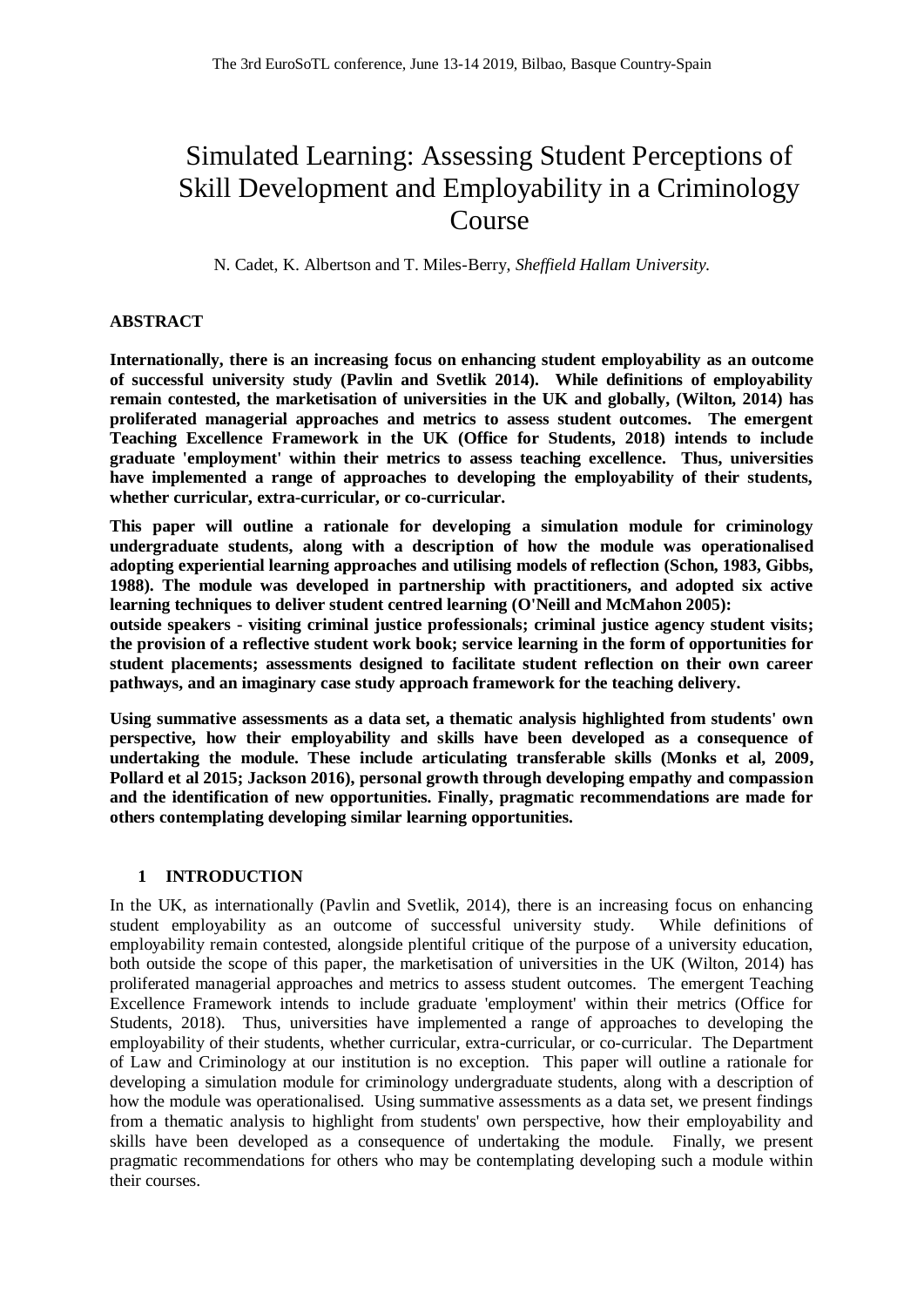#### **2. THIS STUDY**

This study has three key aims. First, we provide a context for the development of the simulation module that was created as a consequence of university drivers to embed employability within the curriculum. Second, we present findings from a thematic analysis of summative assessments completed by students relating to their learning, adopting experiential learning approaches, and utilising models of reflection. Finally, we identify 'lessons learned' for this specific module, and for others who may be wishing to implement a similar initiative within their curricula.

#### **2.1 Module Delivery And Rationale**

A revised organisational strategy, which required employability to be embedded within the degree, and new QAA benchmarks for the course, provided an ideal opportunity to develop innovative approaches to teaching and learning. Building on the extensive pracademic expertise within the department (Posner, 2009), this module was developed in partnership with practitioners, recruited via an event held within the department designed to enhance links with practitioners across teaching provision. The module deployed a social constructivist approach to learning whereby students are exposed to communities of practice to shape knowledge (Rust et al, 2005), and utilised six active learning techniques (O'Neill and McMahon, 2005) in order to deliver a transformative learning experience (Mezirow, 2009):

- outside speakers visiting criminal justice professionals
- criminal justice agency student visits
- a reflective student work book
- assessments designed to facilitate student reflection on their own career pathways
- an imaginary case study approach framework for the teaching delivery
- service learning in the form of opportunities for student placements

Practitioners worked collaboratively to develop a detailed, real-world, real-time simulated scenario (Goulette and Denney, 2018; Werth, 2009), taking in all aspects of the criminal justice process, from incident to release from custody. Within the teaching schedule, practitioners delivered lectures and seminars, firstly to provide an overview of their role within the criminal justice system, and secondly to work with students to progress the scenario. This included input from: crime scene investigators, police officers, Crown Prosecution Service, Victim Support, the judiciary, probation officers and prison officers.

The students enrolled on the module were level 6 undergraduate (final year) students studying either single honours criminology, or joint honours with psychology or sociology. Throughout the module, in addition to receiving face to face teaching, students received 'information drops' via the virtual learning environment, timed to be released at any time, day or night. The purpose of this was to reflect the realities of the working environment, whereby incidents may occur at any time.

Students submitted two pieces of summative course work. The second piece of coursework formed the thematic analysis for this study. The assessment required students to select two agencies whose work had been presented in the module and to write a reflective account/consideration of three elements: how the work differed in reality to pre-conceived ideas; what skills are necessary to work as practitioners in the agencies selected, and how skill development can be evidenced. This necessitated a reflective approach being adopted within their assessments (Schon, 1983; Gibbs 1988).

#### **2.2 Thematic Analysis of Assessment Papers**

The assessment papers were submitted electronically. Seventy-six documents were retrieved and downloaded for data analysis. Thirteen (17%) documents were from male students and sixty-six documents from female students (83%). This over-represents the gender gap in social studies course nationally (HESA, 2018) but is consistent with gender differentials within our courses over the past five years. The documents were opened, anonymised, given an individual code, and securely stored by the research team.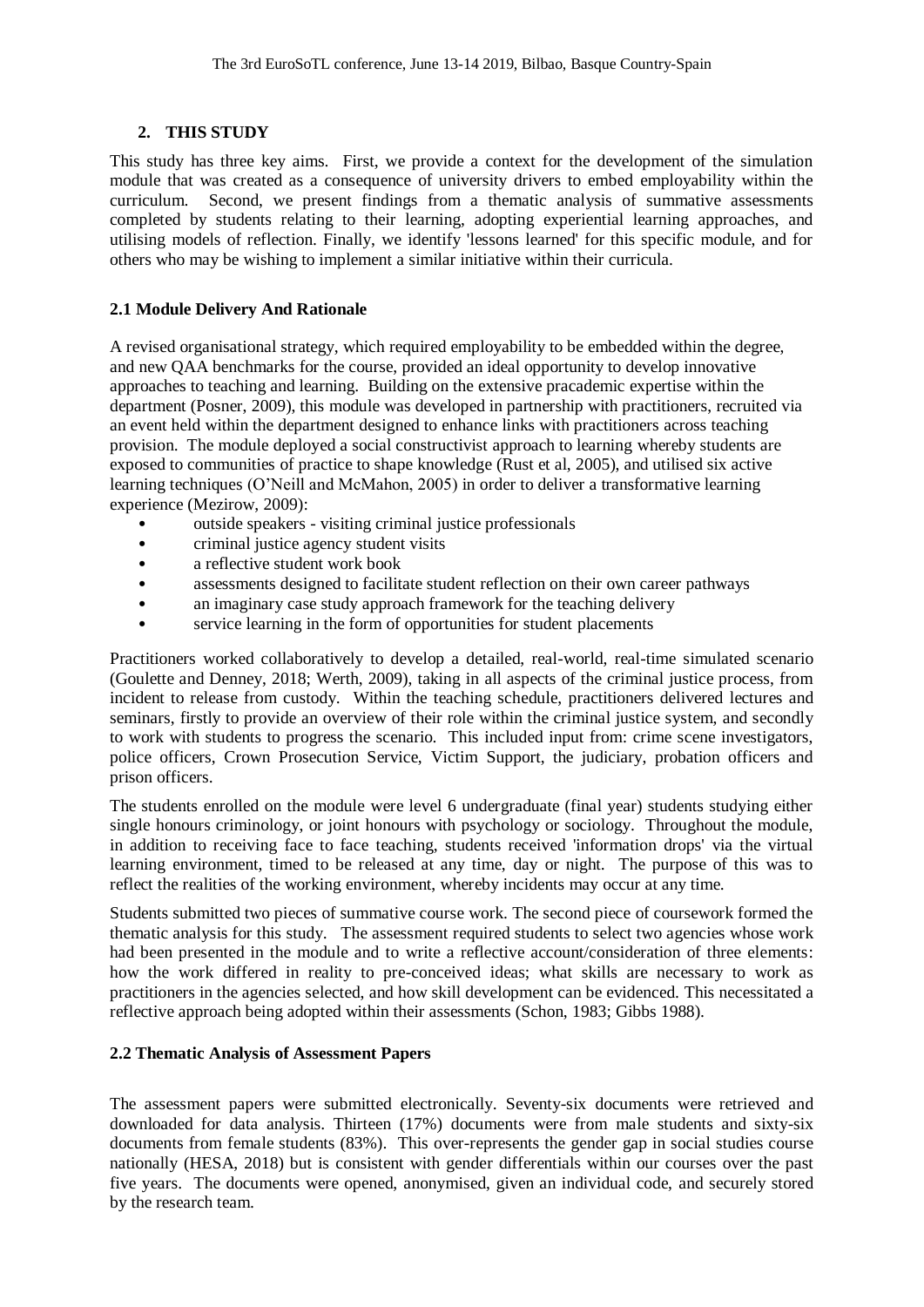Following Braun and Clarke (2006), a thematic analysis was conducted in order to ensure that that the theoretical framework and methods match what the researcher wants to know. In this way, a realist method (King and Horrocks, 2010) was adopted, which focuses on reporting experiences, meanings and the reality of the student participants. The assumptions about the nature of the data have been made explicit. The documents analysed are credit-weighted assessment submissions by undergraduate students in the third year of their degree. Whilst this may have impacted on any explicitly negative comments about the delivery of the module, the assessment was designed to encourage the students to reflect on their *own* experience gained during the module and relate this to their own personal and career development, thereby ensuring students writing was focussed on the impacts on them, not module delivery *per se*.

Each member of the research team individually read and identified themes from ten randomly selected assessment submission documents. A checking exercise was then conducted to agree the coding tree to be utilised in NVivo qualitative data analysis software. This acknowledges the active role that researchers play in identifying patterns and themes by selecting those of interest (Taylor and Usher, 2001).

This qualitative approach to analysis did not treat prevalence of a theme as necessarily meaning that the theme is more significant than another theme (Braun and Clarke, 2006). Prevalence was counted at the level of the data item (i.e. did a theme appear anywhere in each individual document) rather than adopting a content analysis approach (Wilkinson, 2000). Methodologically the themes identified are an accurate reflection of the content of the entire data set (Braun and Clarke, 2006: 83). The thematic analysis was theoretical or deductive, a top down analysis of the data (Hayes, 1997), driven by the explicit analytical interests of evaluation, which resulted in coding of the data to address the specific research questions.

#### **3 FINDINGS**

From the thematic analysis, three main themes were identified which will be discussed in this section: identification of transferable skills; personal growth - empathy and compassion, and identification of future opportunities.

#### **3.1 Transferable Skills**

The data contained evidence that students were able to identify some transferable skills (Monks et al, 2009: 78) in the sense that some of the skills identified were of a generic nature which could be transferred to other employment sectors. The key skills identified by students were:

- Good organisational, administrative and observational skills.
- Excellent communication and interpersonal skills.
- A non- judgemental approach and an awareness of diversity issues.
- The ability to work in a team and under pressure.
- Emotional resilience and a sense of humour.

Rust (2016) identifies that the ability of students to articulate such skills acquisition is fundamental to employability, therefore it is worth noting that some student's acknowledged the transferability of the skills they had identified more clearly than others:

*"I believe that they will be conducive to any career which I may pursue in the future." (P15)*

*"I believe it requires someone who understands the importance of confidentiality as well as a commitment to diversity and work well within a team. Saying this though, I think these skills are vital to possess for many jobs today." (P3)*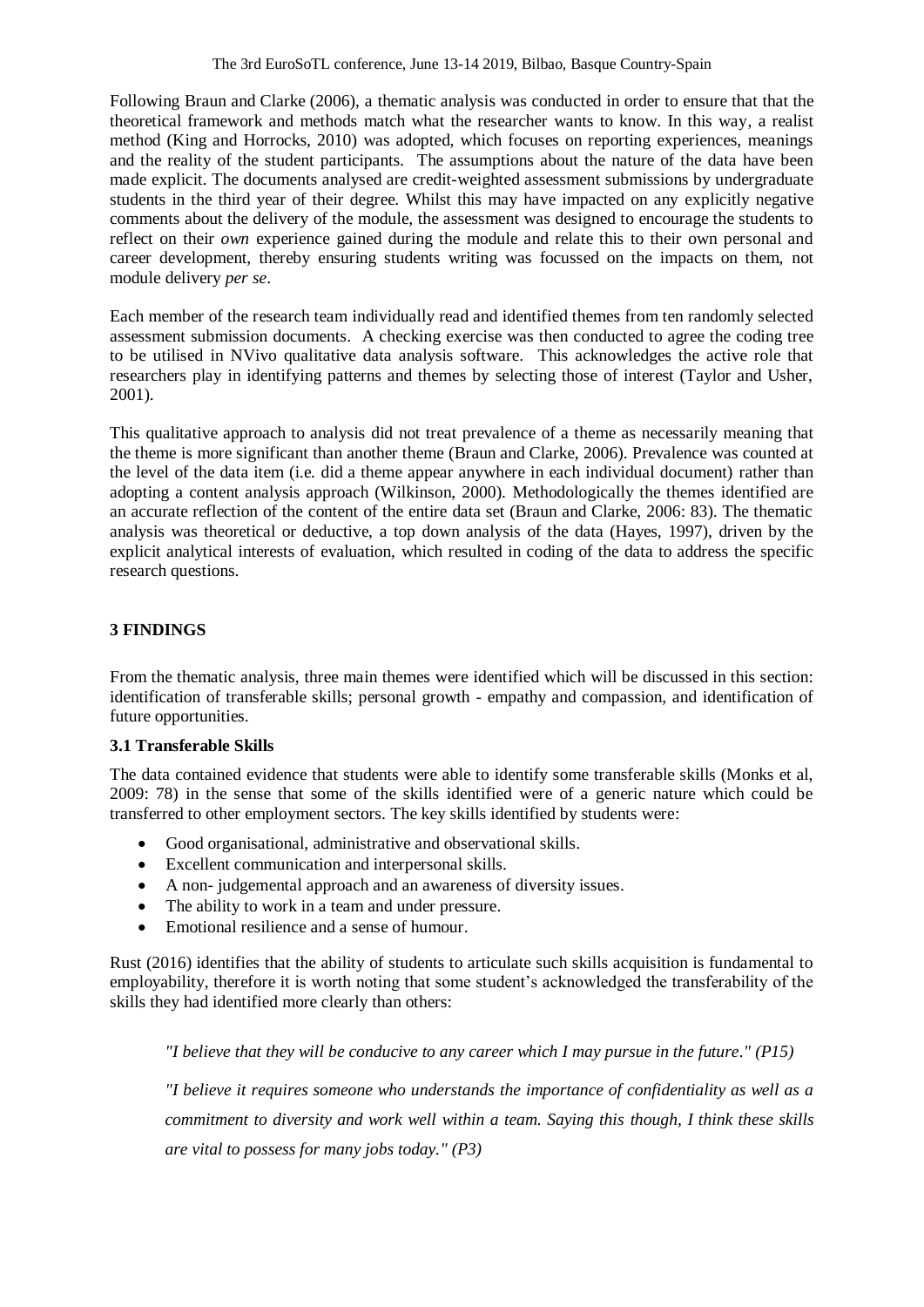The 3rd EuroSoTL conference, June 13-14 2019, Bilbao, Basque Country-Spain

*"Over the duration of my time at University and through other activities outside of education I believe I have acquired and begun to develop some of the key skills needed to work in the Criminal Justice System and indeed any other type of job." (P58)*

However, as a result of being asked to compare and contrast the skill sets required for two different agencies, student data illustrates that some had begun to actively process and align professional skillsets required for working in the criminal justice system:

*"Similarly to the work of prison officers, I found that compartmentalisation and mental strength of what is seen daily is needed to work in that profession."* (P53)

*"The necessary skills for a probation officer as similar to those required for prison officers."* (P62)

#### **3.2 Personal Growth- Empathy and Compassion**

A further observation that can be made from the student reflection data set is that for some students, the personal growth they experienced during engagement with the module had a significant effect on them. For example in terms of the individual student's perceptions regarding developments in their own capacities for empathy, patience and compassion, which resulted in positive-trusting relationships being formed with the people they worked with:

*"My role in the prison was a mentor, this meant I was assigned an inmate prior to his release in order to help him get ready for his release and advise him on any issues he may have. Many prisoners I worked with stated how they had found it helpful knowing that they had someone on the outside to help them once they had been released and to help them settle back into life in the community."* (P39).

*"Volunteering as an out-reach support worker with isolated youths, it is essential to be able to communicate with them in a way that they understand and also be able to listen to and understand them in order to form a relationship which is needed"* (P4).

*"I feel that over the course of my studies, I have developed a more in depth knowledge around the pains of imprisonment, which has allowed me to express empathy, patience, and compassion when dealing with offenders during my voluntary position at Catch 22"* (P46).

*"The skills I have acquired recently are those of a better understanding of individuals facing mental health issues, and a less judgemental bias towards problematic individuals. These skills have been acquired from my involvement in volunteering for SOVA and there Appropriate Adult opportunity."* (P43).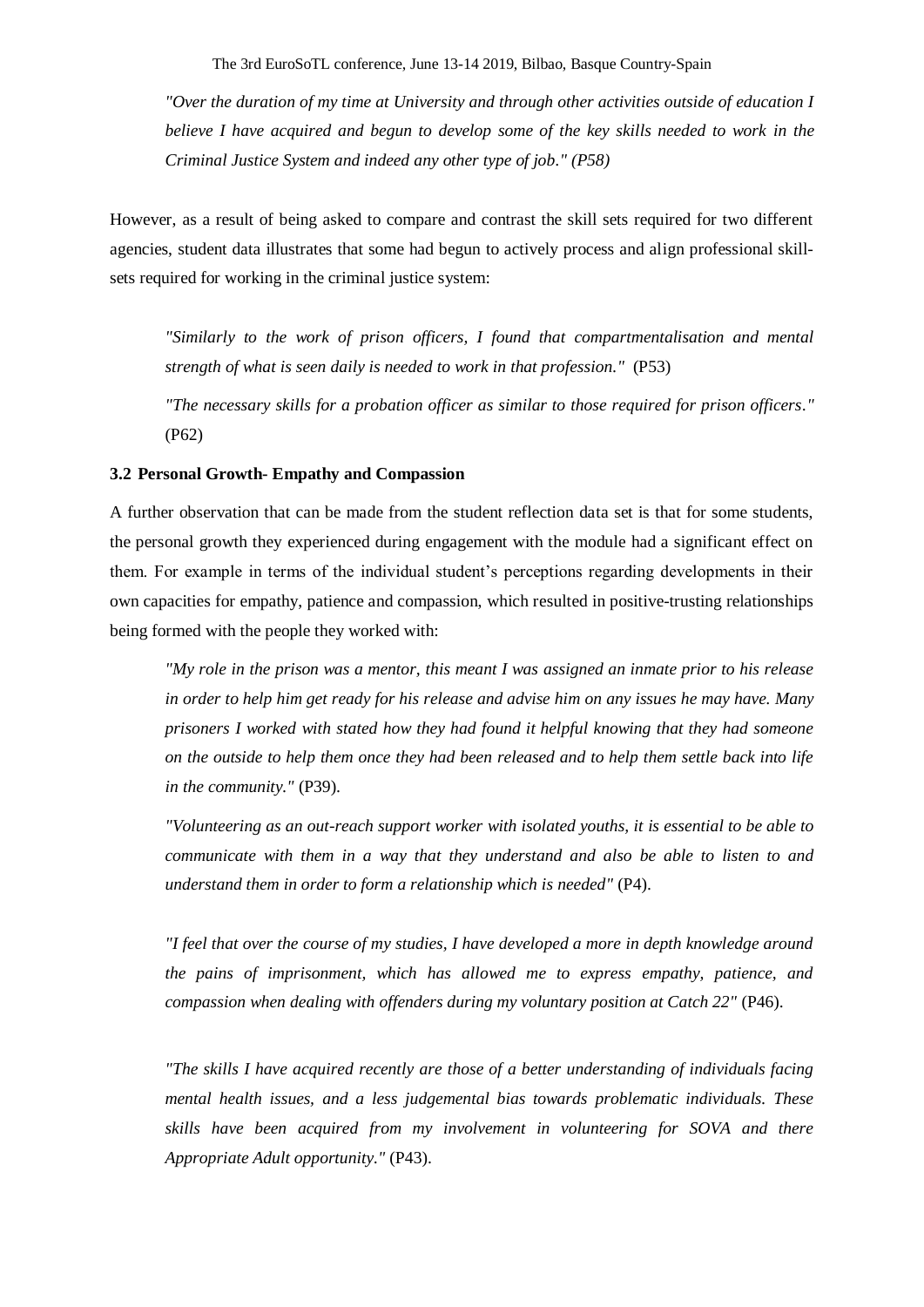It is argued that it is important for students to gain the opportunity to gain a realistic understanding of offenders in order to address misperceptions (Hirschinger, Blank and Markowitz, 2007: 69). This is particularly important for the early learning experiences of those who may work with vulnerable groups within the criminal justice sector, who may have experienced issues relating to trauma, substance misuse or mental health. The importance of assisting individuals in moving beyond stereotypes and to view other groups of individuals in a more compassionate manner and assist in diversity-based learning outcomes will be a vital skill in the workplace and is often assessed at recruitment:

*"Coming into contact with ex-offenders on several occasions on the course has helped my ability to not judge offenders for their offending behaviour*." (P1)

*"Before I started studying things such as prisons and crimes my views towards prisons and inmates was very one sided. However now I have learnt more about crimes committed and what prison is like, I feel I could work in this kind of environment and not be as judgemental towards prisoners as what I used to be*." (P49)

This situation can be described as indicative of the reported impact of service learning, where exposure to other cultures and groups is considered a form of "transformational learning that may serve as a platform for further growth" (Hirschinger-Blank and Markowitz, 2007: 78). This in turn, may also lead to a future teaching focus on students translating their learning into the behavioural realm of citizen behaviour (Giles and Eyler, 1999:38). Wider Learning, Teaching and Assessment literature indicates the possibility that students may became more tolerant towards others, less punitive and more in support of rehabilitative progress, on exposure to this model of learning experience (Hirschinger-Blank and Markowitz, 2007).

#### **3.3 Identification of Future Opportunities**

The student data sample revealed evidence that students moved from reflecting on their skills, to making the shift to basing decisions on their experience of the simulation module, with examples of decisions being made regarding their own future employment options. These self-assessments demonstrate student's utilising their own reflections on their skills-bases to make these decisions and provide examples of increased self-efficacy about their future directions in terms of employment (Monks et al, 2009: 78):

*"I have learnt to be more discriminating, looking behind presenting attitudes of suspects and police officers alike, for the potential causes. Thus, I have a well-grounded basis upon which to base my future career."* (P17)

*"From my three years at university I have come to the conclusion that the role in the criminal justice system I would most like to work as is a prison officer"* (P18)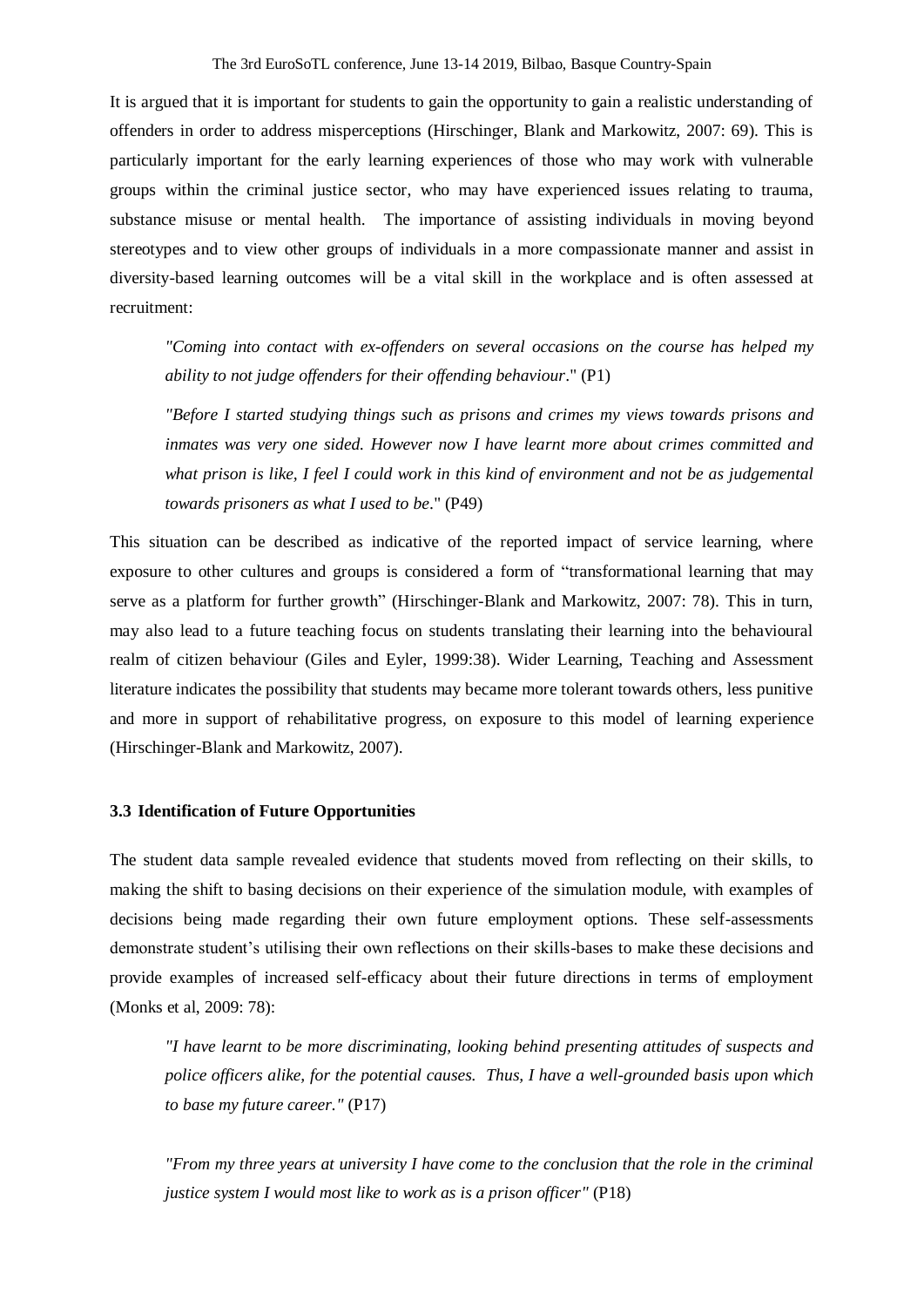*I wish to work in rehabilitation of drugs and alcohol following my degree in criminology*

(P21).

#### **3.4 Research Limitations**

As an internally evaluated piece of work, which focuses on one cohort of students in a single site, there are inevitably a number of limitations to this study. The initial research design included a focus group with students, however this was unable to take place due to the timing of the evaluation, which occurred once students had graduated their course. Although the data contained examples of the results of engagement, future studies would benefit from how reflective writing, *i.e. the process by which,* influenced changing viewpoints.

Given the qualitative findings show the significant impacts on students of engagement with this module, it is recommended that future research also entails quantitative data collection. This could include the extent to which any changes in attitudes were identifiable across the student cohort, across different teaching levels and over a number of years of intake. (Monks et al., 2006).

Although the research identified evidence to suggest the module has had effects on attitudes, it is difficult to establish the *extent* to which students were reporting their attitudes being changed as a result of lack of correlating factors. This limitation could be addressed through the collection of base line data (i.e. pre-engagement data, along with post-engagement data) in order to provide a robust assessment of the extent to which attitudinal change can be attributed to the module.

#### **4 RECOMMENDATIONS**

Delivering a module such as this requires engagement from staff within the department and excellent links with local agencies. There are a number of significant resource implications to be considered, such as: working collaboratively with professionals to prepare the scenario; coordinating guest lectures and timetabling; preparing for, and attending visits with students; posting scenario updates; developing a workbook which captures scenario content alongside opportunities to articulate learning and reflection. Students also require support to not only 'make sense' of the pedagogy, but the nuances of the case, and how to relate their experiences to being able to write reflectively. However, none of these resource issues are insurmountable with faculty support and dedicated staff. As debates move away from the production of technocratic lists of skills, towards questions of identity and broader attributes, modules such as this provide opportunities to facilitate the transition "from the identity of a student towards that of a graduate worker and citizen" (Artess, Hooley, and Mellors-Bourne (2017, p7).

#### **5 CONCLUSION**

This research has presented data which demonstrates through students' own words, the impact that studying the module has had on their learning and skills development, underpinned through the utilisation of six active learning techniques: outside speakers in the form of visiting criminal justice professionals; criminal justice agency visits; a reflective student work book; service learning in the form of opportunities for student placements; assessments designed to facilitate student reflection on their own career pathways and an imaginary case study approach-framework for teaching delivery.

This style of delivery provided unique simulated learning opportunities from which students derived a sense of enjoyment, relevance and confidence, along with fulfilling the module learning outcomes. Students recognised the centrality of the challenging choices they had to make, which required the input of their own judgement in the case study assessment design. They gained real-world experience and insights into this sector from their engagement with professionals, site visits and innovative assessment designs. This resulted in enhanced motivation, inspiration and increased interest, alongside engagement in reflective assessments which highlights the realities of enquiry based learning that they have experienced. Students articulated a range of benefits of being taught by professionals from the CJS, which led to an informed understanding of how the CJS works. The experience of the simulation module has impacted on students' perceptions regarding their own